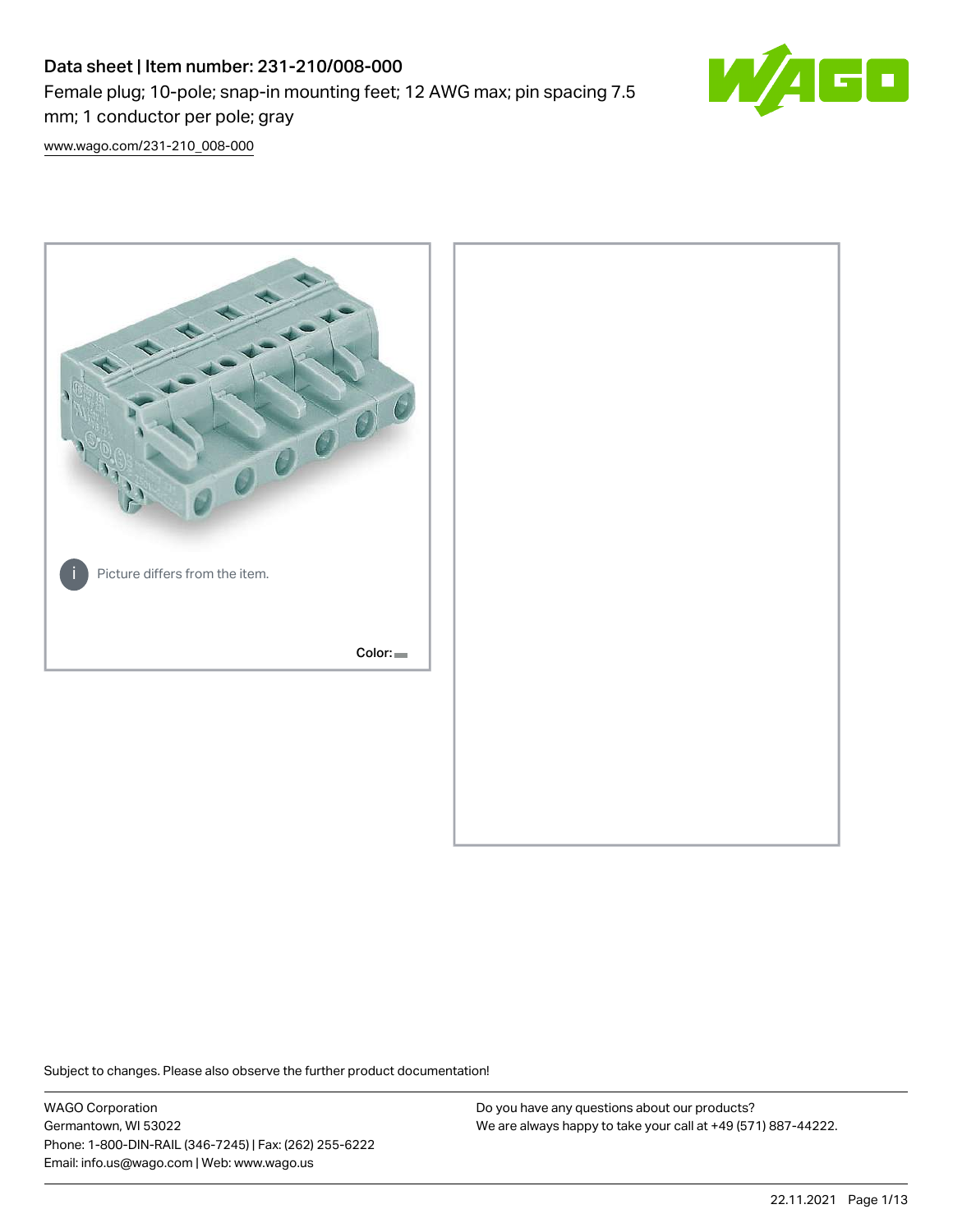

Dimensions in mm

 $L =$  (pole no.  $-1$ ) x pin spacing  $+5$  mm  $+ 1.5$  mm

2- to 3-pole female connectors – one latch only

#### Item description

- **Universal connection for all conductor types**
- Easy cable pre-assembly and on-unit wiring via vertical and horizontal CAGE CLAMP<sup>®</sup> actuation  $\blacksquare$
- $\blacksquare$ Integrated test ports
- $\blacksquare$ With coding fingers

Subject to changes. Please also observe the further product documentation! Data

WAGO Corporation Germantown, WI 53022 Phone: 1-800-DIN-RAIL (346-7245) | Fax: (262) 255-6222 Email: info.us@wago.com | Web: www.wago.us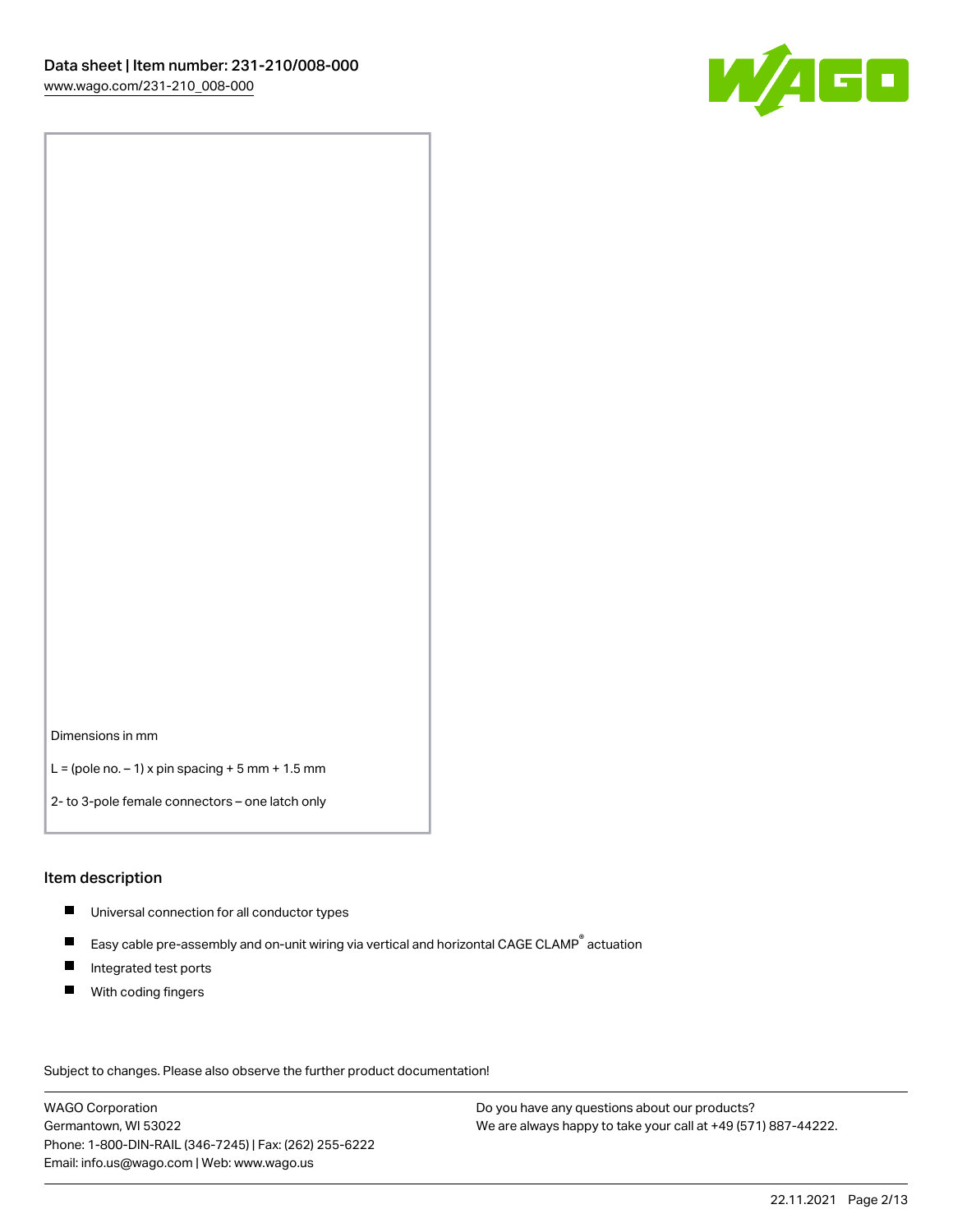

# Data Notes

| Safety information 1 | The MCS-MULTI CONNECTION SYSTEM includes connectors<br>without breaking capacity in accordance with DIN EN 61984. When<br>used as intended, these connectors must not be connected<br>/disconnected when live or under load. The circuit design should<br>ensure header pins, which can be touched, are not live when<br>unmated. |
|----------------------|-----------------------------------------------------------------------------------------------------------------------------------------------------------------------------------------------------------------------------------------------------------------------------------------------------------------------------------|
| Variants:            | Gold-plated or partially gold-plated contact surfaces<br>Other versions (or variants) can be requested from WAGO Sales or<br>configured at https://configurator.wago.com/                                                                                                                                                         |

## Electrical data

# IEC Approvals

| Ratings per                 | IEC/EN 60664-1                                                        |
|-----------------------------|-----------------------------------------------------------------------|
| Rated voltage (III / 3)     | 500 V                                                                 |
| Rated surge voltage (III/3) | 6 <sub>kV</sub>                                                       |
| Rated voltage (III/2)       | 630 V                                                                 |
| Rated surge voltage (III/2) | 6 <sub>kV</sub>                                                       |
| Nominal voltage (II/2)      | 1000V                                                                 |
| Rated surge voltage (II/2)  | 6 <sub>kV</sub>                                                       |
| Rated current               | 16A                                                                   |
| Legend (ratings)            | $(III / 2)$ $\triangle$ Overvoltage category III / Pollution degree 2 |

## UL Approvals

| Approvals per                  | UL 1059 |
|--------------------------------|---------|
| Rated voltage UL (Use Group B) | 300 V   |
| Rated current UL (Use Group B) | 15 A    |
| Rated voltage UL (Use Group D) | 300 V   |
| Rated current UL (Use Group D) | 10 A    |

# Ratings per UL

| Rated voltage UL 1977 | 300 V |
|-----------------------|-------|
| Rated current UL 1977 |       |

## CSA Approvals

Approvals per CSA

Subject to changes. Please also observe the further product documentation!

| <b>WAGO Corporation</b>                                | Do you have any questions about our products?                 |
|--------------------------------------------------------|---------------------------------------------------------------|
| Germantown, WI 53022                                   | We are always happy to take your call at +49 (571) 887-44222. |
| Phone: 1-800-DIN-RAIL (346-7245)   Fax: (262) 255-6222 |                                                               |
| Email: info.us@wago.com   Web: www.wago.us             |                                                               |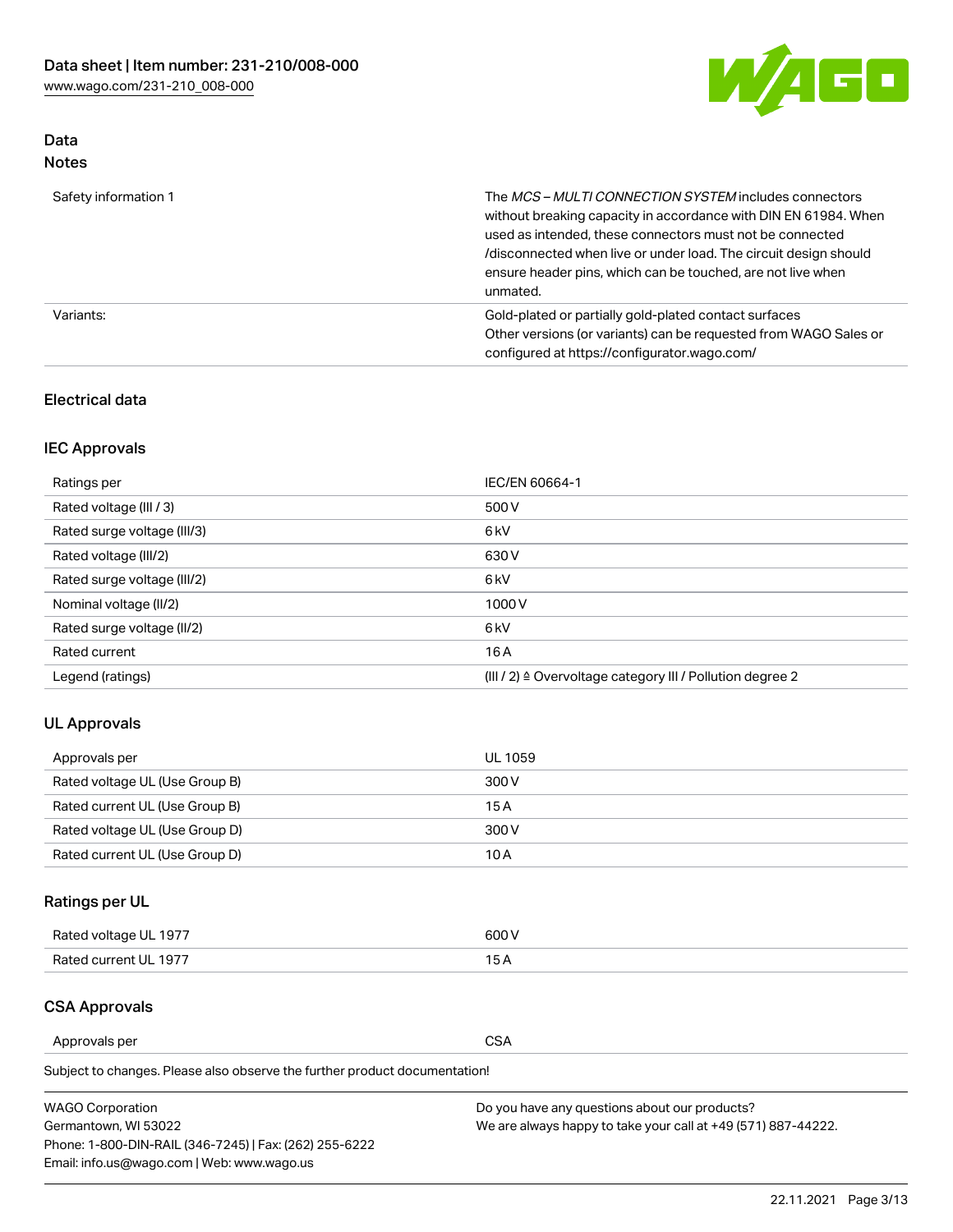

| Rated voltage CSA (Use Group B) | 300 V |
|---------------------------------|-------|
| Rated current CSA (Use Group B) | 15 A  |
| Rated voltage CSA (Use Group D) | 300 V |
| Rated current CSA (Use Group D) | 10 A  |

## Connection data

| Total number of connection points | 10 |
|-----------------------------------|----|
| Total number of potentials        | 10 |
| Number of connection types        |    |
| Number of levels                  |    |

## Connection 1

| Connection technology                             | CAGE CLAMP®                             |
|---------------------------------------------------|-----------------------------------------|
| Actuation type                                    | Operating tool                          |
| Solid conductor                                   | $0.082.5$ mm <sup>2</sup> / 28  12 AWG  |
| Fine-stranded conductor                           | $0.08$ 2.5 mm <sup>2</sup> / 28  12 AWG |
| Fine-stranded conductor; with insulated ferrule   | $0.251.5$ mm <sup>2</sup>               |
| Fine-stranded conductor; with uninsulated ferrule | $0.252.5$ mm <sup>2</sup>               |
| Strip length                                      | $89$ mm $/ 0.310.35$ inch               |
| Number of poles                                   | 10                                      |
| Conductor entry direction to mating direction     | 0°                                      |

## Physical data

| Pin spacing             | 7.5 mm / 0.295 inch   |
|-------------------------|-----------------------|
| Width                   | 74 mm / 2.913 inch    |
| Height                  | 18.8 mm / 0.74 inch   |
| Height from the surface | 14.3 mm / 0.563 inch  |
| Depth                   | 26.45 mm / 1.041 inch |

## Mechanical data

| Housing sheet thickness | $0.61.2$ mm $/0.0240.047$ inch |
|-------------------------|--------------------------------|
| Mounting type           | Snap-in foot                   |
| Mounting type           | Panel mounting                 |

## Plug-in connection

Contact type (pluggable connector) example a set of the Female connector/socket

Subject to changes. Please also observe the further product documentation!

| WAGO Corporation                                       |  |
|--------------------------------------------------------|--|
| Germantown. WI 53022                                   |  |
| Phone: 1-800-DIN-RAIL (346-7245)   Fax: (262) 255-6222 |  |
| Email: info.us@wago.com   Web: www.wago.us             |  |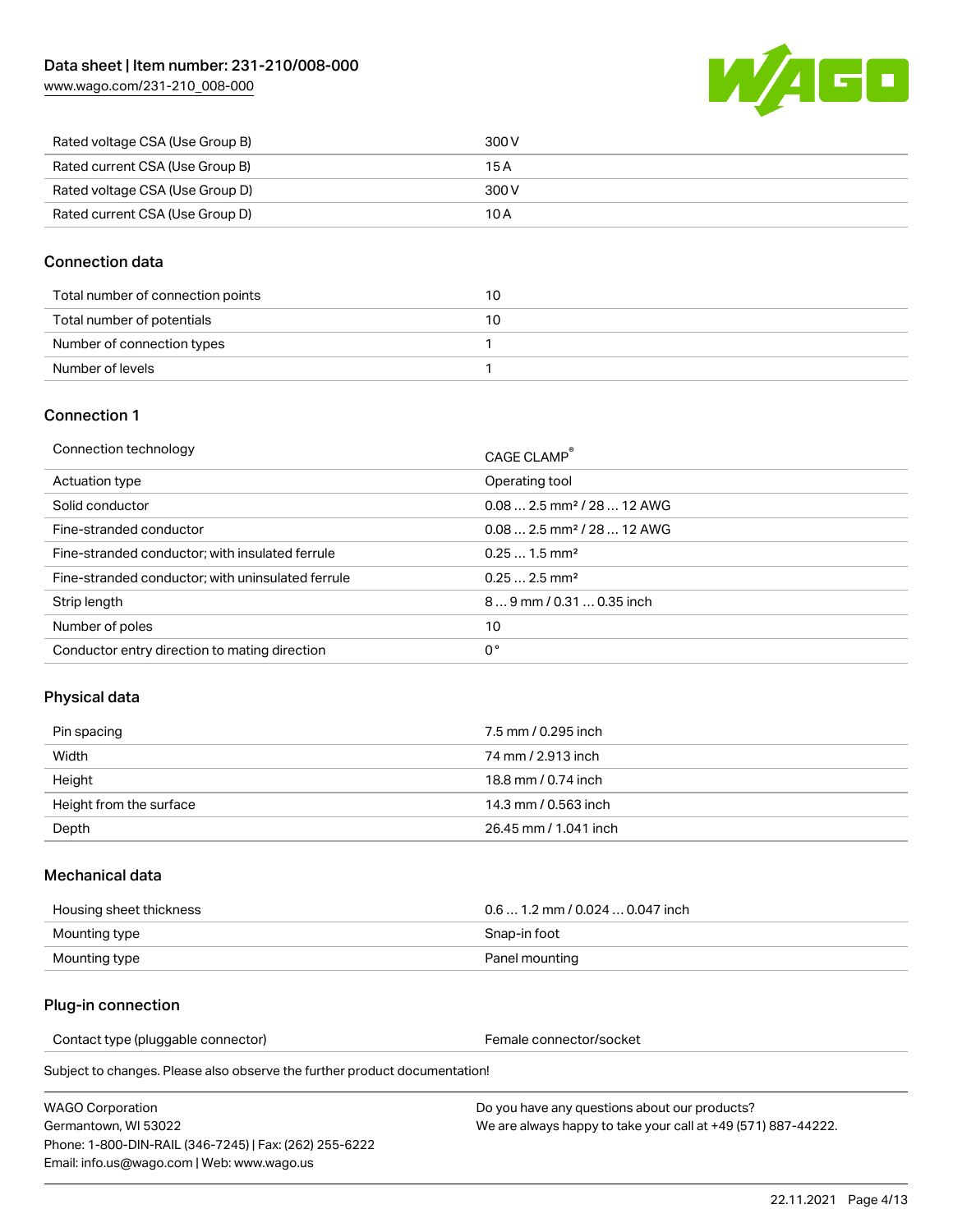

| Connector (connection type)   | for conductor |
|-------------------------------|---------------|
| Mismating protection          | No            |
| Locking of plug-in connection | Without       |

## Material data

| Color                       | gray                              |
|-----------------------------|-----------------------------------|
| Material group              |                                   |
| Insulation material         | Polyamide (PA66)                  |
| Flammability class per UL94 | V <sub>0</sub>                    |
| Clamping spring material    | Chrome nickel spring steel (CrNi) |
| Contact material            | Copper alloy                      |
| Contact plating             | tin-plated                        |
| Fire load                   | 0.347 MJ                          |
| Weight                      | 21 g                              |
|                             |                                   |

## Environmental requirements

| Limit temperature range | . +85 °Ր |
|-------------------------|----------|
| .                       | -60      |
|                         |          |

## Commercial data

| Product Group         | 3 (Multi Conn. System) |
|-----------------------|------------------------|
| PU (SPU)              | 25 Stück               |
| Packaging type        | box                    |
| Country of origin     | DE                     |
| <b>GTIN</b>           | 4044918374910          |
| Customs tariff number | 8536694040             |

## Approvals / Certificates

#### Country specific Approvals

| Logo | Approval                                                                   | <b>Additional Approval Text</b> | Certificate<br>name |  |
|------|----------------------------------------------------------------------------|---------------------------------|---------------------|--|
|      | <b>CB</b><br><b>DEKRA Certification B.V.</b>                               | IEC 61984                       | NL-39756            |  |
|      | <b>CSA</b><br><b>DEKRA Certification B.V.</b>                              | C <sub>22.2</sub>               | 1466354             |  |
|      | <b>KEMA/KEUR</b><br><b>DEKRA Certification B.V.</b>                        | EN 61984                        | 2190761.01          |  |
|      | Subject to changes. Please also observe the further product documentation! |                                 |                     |  |

WAGO Corporation Germantown, WI 53022 Phone: 1-800-DIN-RAIL (346-7245) | Fax: (262) 255-6222 Email: info.us@wago.com | Web: www.wago.us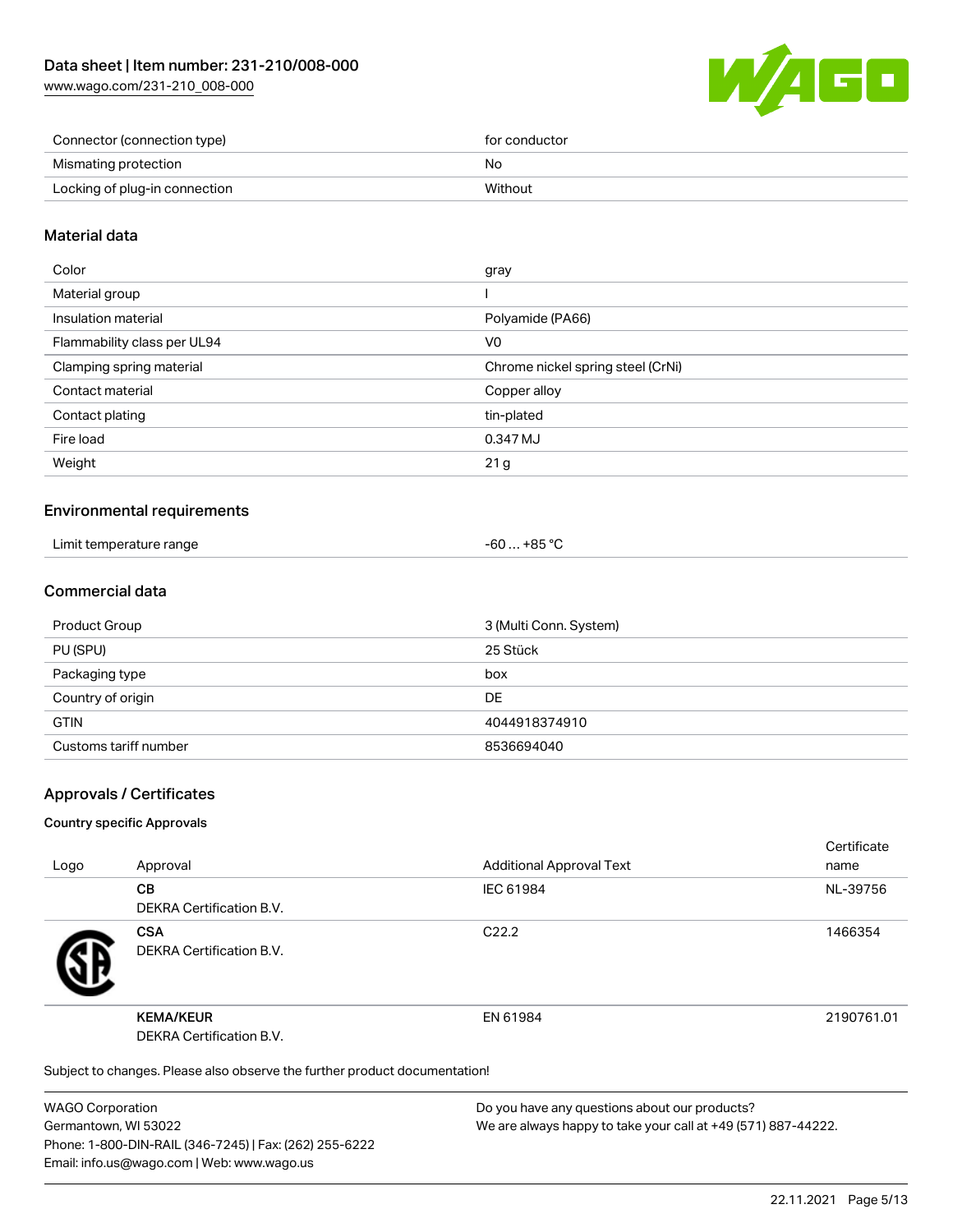



#### Ship Approvals

| Logo                                  | Approval                                                | <b>Additional Approval Text</b> | Certificate<br>name                |
|---------------------------------------|---------------------------------------------------------|---------------------------------|------------------------------------|
| ABS                                   | <b>ABS</b><br>American Bureau of Shipping               | $\overline{\phantom{a}}$        | $19 -$<br>HG1869876-<br><b>PDA</b> |
| <b>BUNEAU</b><br><mark>Veritas</mark> | <b>BV</b><br>Bureau Veritas S.A.                        | <b>IEC 60998</b>                | 11915/D0<br><b>BV</b>              |
|                                       | <b>DNV GL</b><br>Det Norske Veritas, Germanischer Lloyd |                                 | TAE000016Z                         |
| <b>UL-Approvals</b>                   |                                                         |                                 |                                    |
|                                       |                                                         |                                 | Certificate                        |
| Logo                                  | Approval                                                | <b>Additional Approval Text</b> | name                               |
|                                       | <b>UR</b><br>Underwriters Laboratories Inc.             | UL 1059                         | E45172                             |
|                                       | <b>UR</b><br>Underwriters Laboratories Inc.             | <b>UL 1977</b>                  | E45171                             |

#### **Counterpart**



## Item no.731-610

1-conductor male connector; CAGE CLAMP®; 2.5 mm²; Pin spacing 7.5 mm; 10-pole; 2,50 mm²; gray [www.wago.com/731-610](https://www.wago.com/731-610)

#### Optional accessories

#### Testing accessories

Testing accessories

Subject to changes. Please also observe the further product documentation!

WAGO Corporation Germantown, WI 53022 Phone: 1-800-DIN-RAIL (346-7245) | Fax: (262) 255-6222 Email: info.us@wago.com | Web: www.wago.us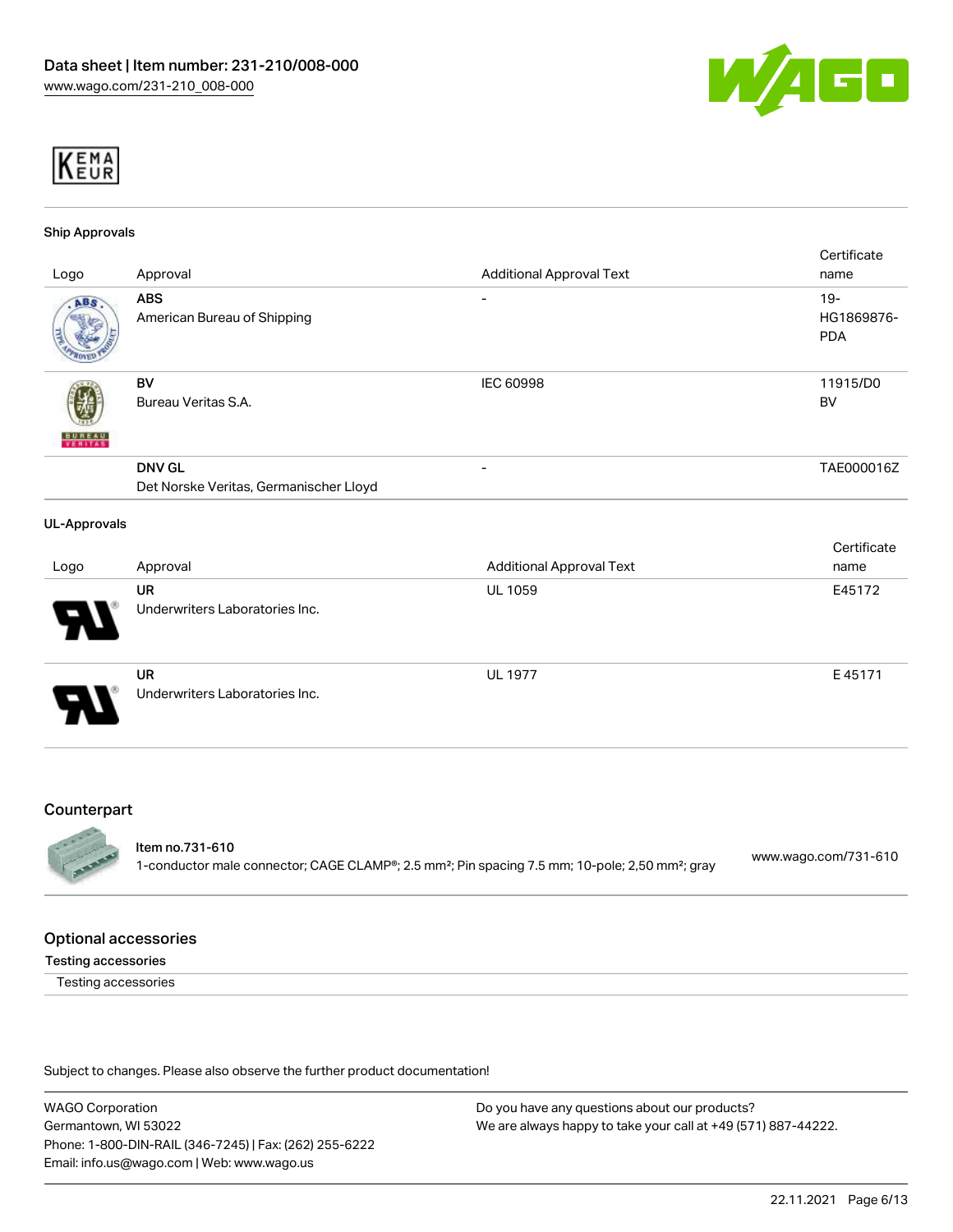

Item no.: 210-136 Test plug; 2 mm Ø; with 500 mm cable



[www.wago.com/210-136](http://www.wago.com/210-136)

|                         | Item no.: 231-662<br>Test plugs for female connectors; for 7.5 mm and 7.62 mm pin spacing; 2,50 mm²; light gray                                                                    | www.wago.com/231-662 |
|-------------------------|------------------------------------------------------------------------------------------------------------------------------------------------------------------------------------|----------------------|
| Cover                   |                                                                                                                                                                                    |                      |
| Cover                   |                                                                                                                                                                                    |                      |
|                         | Item no.: 231-668<br>Lockout caps; for covering unused clamping units; gray                                                                                                        | www.wago.com/231-668 |
| Ferrules                |                                                                                                                                                                                    |                      |
| Ferrule                 |                                                                                                                                                                                    |                      |
|                         | Item no.: 216-101<br>Ferrule; Sleeve for 0.5 mm <sup>2</sup> / AWG 22; uninsulated; electro-tin plated; silver-colored                                                             | www.wago.com/216-101 |
| Ť                       | Item no.: 216-104<br>Ferrule; Sleeve for 1.5 mm <sup>2</sup> / AWG 16; uninsulated; electro-tin plated; silver-colored                                                             | www.wago.com/216-104 |
|                         | Item no.: 216-106<br>Ferrule; Sleeve for 2.5 mm <sup>2</sup> / AWG 14; uninsulated; electro-tin plated; silver-colored                                                             | www.wago.com/216-106 |
|                         | Item no.: 216-102<br>Ferrule; Sleeve for 0.75 mm <sup>2</sup> / AWG 20; uninsulated; electro-tin plated; silver-colored                                                            | www.wago.com/216-102 |
| ł                       | Item no.: 216-103<br>Ferrule; Sleeve for 1 mm <sup>2</sup> / AWG 18; uninsulated; electro-tin plated                                                                               | www.wago.com/216-103 |
|                         | Item no.: 216-123<br>Ferrule; Sleeve for 1 mm <sup>2</sup> / AWG 18; uninsulated; electro-tin plated; silver-colored                                                               | www.wago.com/216-123 |
|                         | Item no.: 216-122<br>Ferrule; Sleeve for 0.75 mm <sup>2</sup> / AWG 20; uninsulated; electro-tin plated; silver-colored                                                            | www.wago.com/216-122 |
|                         | Item no.: 216-124<br>Ferrule; Sleeve for 1.5 mm <sup>2</sup> / AWG 16; uninsulated; electro-tin plated                                                                             | www.wago.com/216-124 |
|                         | Item no.: 216-142<br>Ferrule; Sleeve for 0.75 mm <sup>2</sup> / 18 AWG; uninsulated; electro-tin plated; electrolytic copper; gastight<br>crimped; acc. to DIN 46228, Part 1/08.92 | www.wago.com/216-142 |
|                         | Item no.: 216-132<br>Ferrule; Sleeve for 0.34 mm <sup>2</sup> / AWG 24; uninsulated; electro-tin plated                                                                            | www.wago.com/216-132 |
| $\frac{1}{3}$           | Item no.: 216-121<br>Ferrule; Sleeve for 0.5 mm <sup>2</sup> / AWG 22; uninsulated; electro-tin plated; silver-colored                                                             | www.wago.com/216-121 |
|                         | Item no.: 216-143<br>Ferrule; Sleeve for 1 mm <sup>2</sup> / AWG 18; uninsulated; electro-tin plated; electrolytic copper; gastight<br>crimped; acc. to DIN 46228, Part 1/08.92    | www.wago.com/216-143 |
|                         | Item no.: 216-131                                                                                                                                                                  | www.wago.com/216-131 |
|                         | Subject to changes. Please also observe the further product documentation!                                                                                                         |                      |
| <b>WAGO Corporation</b> | Do you have any questions about our products?                                                                                                                                      |                      |

Germantown, WI 53022 Phone: 1-800-DIN-RAIL (346-7245) | Fax: (262) 255-6222 Email: info.us@wago.com | Web: www.wago.us

We are always happy to take your call at +49 (571) 887-44222.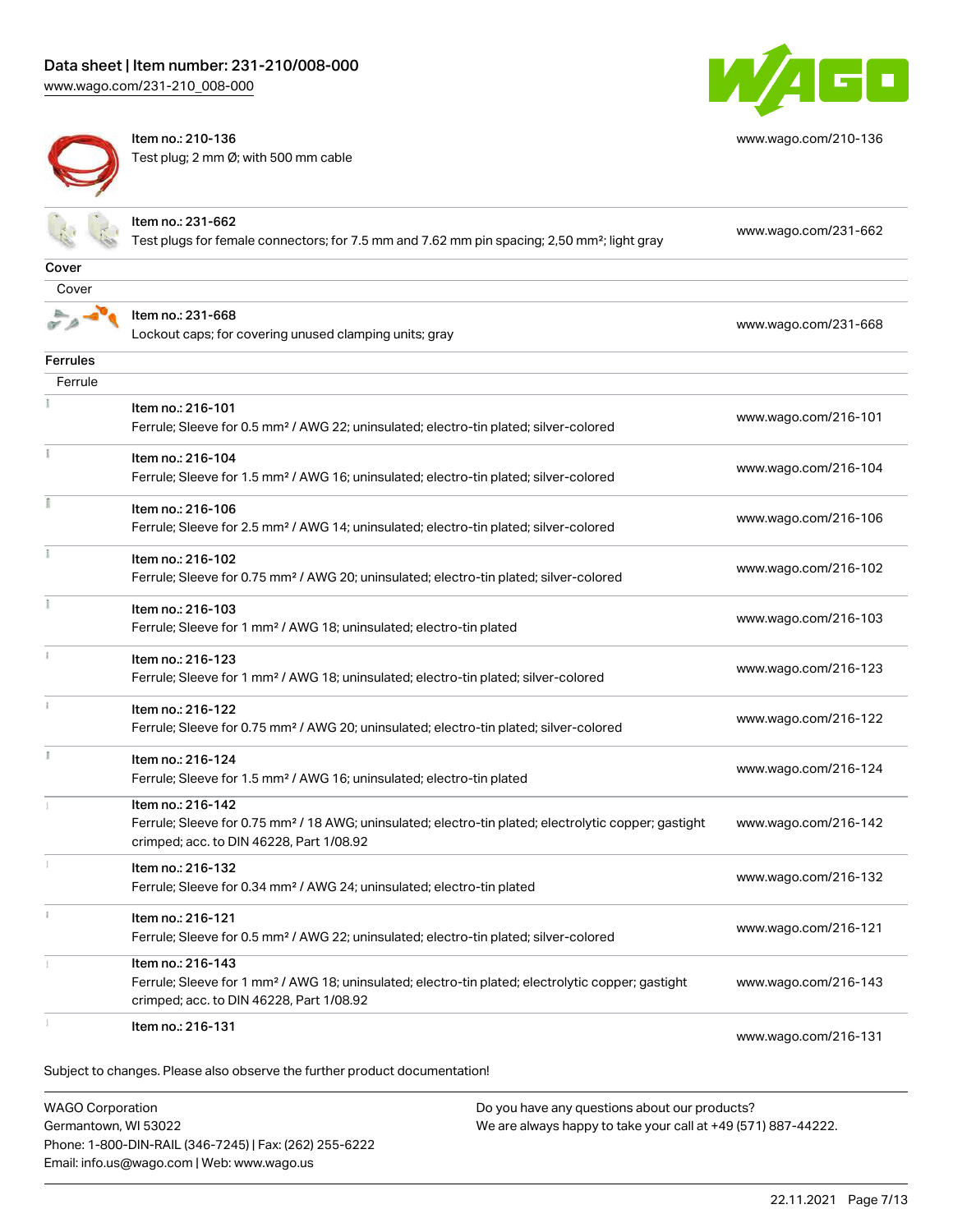# Data sheet | Item number: 231-210/008-000

[www.wago.com/231-210\\_008-000](http://www.wago.com/231-210_008-000)



| Ferrule; Sleeve for 0.25 mm <sup>2</sup> / AWG 24; uninsulated; electro-tin plated; silver-colored                                                                                                      |                      |
|---------------------------------------------------------------------------------------------------------------------------------------------------------------------------------------------------------|----------------------|
| Item no.: 216-141<br>Ferrule; Sleeve for 0.5 mm <sup>2</sup> / 20 AWG; uninsulated; electro-tin plated; electrolytic copper; gastight<br>crimped; acc. to DIN 46228, Part 1/08.92                       | www.wago.com/216-141 |
| Item no.: 216-152<br>Ferrule; Sleeve for 0.34 mm <sup>2</sup> / AWG 24; uninsulated; electro-tin plated                                                                                                 | www.wago.com/216-152 |
| Item no.: 216-203<br>Ferrule; Sleeve for 1 mm <sup>2</sup> / AWG 18; insulated; electro-tin plated; red                                                                                                 | www.wago.com/216-203 |
| Item no.: 216-202<br>Ferrule; Sleeve for 0.75 mm <sup>2</sup> / 18 AWG; insulated; electro-tin plated; gray                                                                                             | www.wago.com/216-202 |
| Item no.: 216-151<br>Ferrule; Sleeve for 0.25 mm <sup>2</sup> / AWG 24; uninsulated; electro-tin plated                                                                                                 | www.wago.com/216-151 |
| Item no.: 216-204<br>Ferrule; Sleeve for 1.5 mm <sup>2</sup> / AWG 16; insulated; electro-tin plated; black                                                                                             | www.wago.com/216-204 |
| Item no.: 216-144<br>Ferrule; Sleeve for 1.5 mm <sup>2</sup> / AWG 16; uninsulated; electro-tin plated; electrolytic copper; gastight<br>crimped; acc. to DIN 46228, Part 1/08.92; silver-colored       | www.wago.com/216-144 |
| Item no.: 216-201<br>Ferrule; Sleeve for 0.5 mm <sup>2</sup> / 20 AWG; insulated; electro-tin plated; white                                                                                             | www.wago.com/216-201 |
| Item no.: 216-223<br>Ferrule; Sleeve for 1 mm <sup>2</sup> / AWG 18; insulated; electro-tin plated; red                                                                                                 | www.wago.com/216-223 |
| Item no.: 216-241<br>Ferrule; Sleeve for 0.5 mm <sup>2</sup> / 20 AWG; insulated; electro-tin plated; electrolytic copper; gastight<br>crimped; acc. to DIN 46228, Part 4/09.90; white                  | www.wago.com/216-241 |
| Item no.: 216-242<br>Ferrule; Sleeve for 0.75 mm <sup>2</sup> / 18 AWG; insulated; electro-tin plated; electrolytic copper; gastight<br>crimped; acc. to DIN 46228, Part 4/09.90; gray                  | www.wago.com/216-242 |
| Item no.: 216-222<br>Ferrule; Sleeve for 0.75 mm <sup>2</sup> / 18 AWG; insulated; electro-tin plated; gray                                                                                             | www.wago.com/216-222 |
| Item no.: 216-221<br>Ferrule; Sleeve for 0.5 mm <sup>2</sup> / 20 AWG; insulated; electro-tin plated; white                                                                                             | www.wago.com/216-221 |
| Item no.: 216-224<br>Ferrule; Sleeve for 1.5 mm <sup>2</sup> / AWG 16; insulated; electro-tin plated; black                                                                                             | www.wago.com/216-224 |
| Item no.: 216-243<br>Ferrule; Sleeve for 1 mm <sup>2</sup> / AWG 18; insulated; electro-tin plated; electrolytic copper; gastight crimped; www.wago.com/216-243<br>acc. to DIN 46228, Part 4/09.90; red |                      |
| Item no.: 216-244<br>Ferrule; Sleeve for 1.5 mm <sup>2</sup> / AWG 16; insulated; electro-tin plated; electrolytic copper; gastight                                                                     | www.wago.com/216-244 |
| crimped; acc. to DIN 46228, Part 4/09.90; black                                                                                                                                                         |                      |
|                                                                                                                                                                                                         |                      |

WAGO Corporation Germantown, WI 53022 Phone: 1-800-DIN-RAIL (346-7245) | Fax: (262) 255-6222 Email: info.us@wago.com | Web: www.wago.us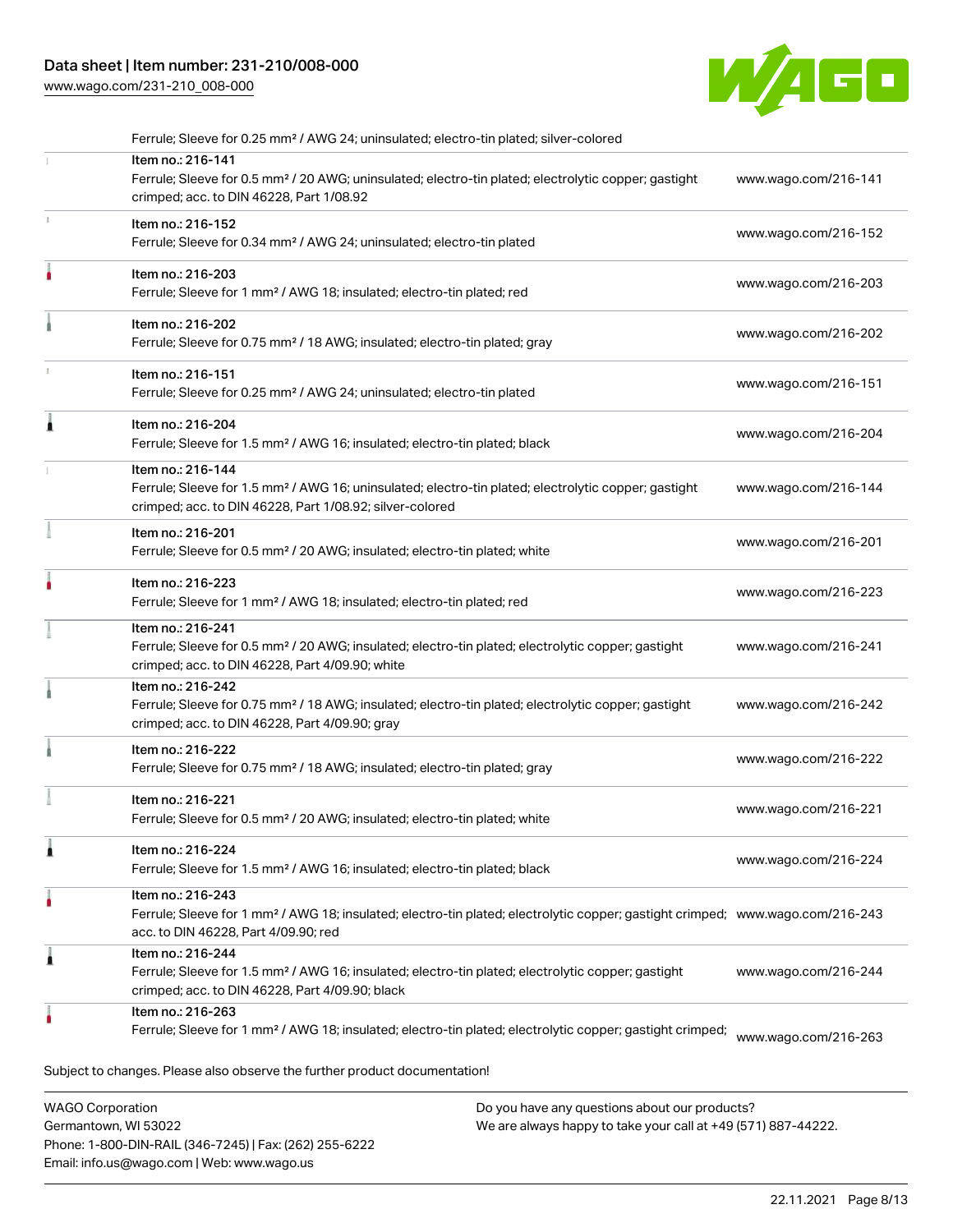

acc. to DIN 46228, Part 4/09.90; red

|                       | Item no.: 216-264                                                                                               |                      |
|-----------------------|-----------------------------------------------------------------------------------------------------------------|----------------------|
|                       | Ferrule; Sleeve for 1.5 mm <sup>2</sup> / AWG 16; insulated; electro-tin plated; electrolytic copper; gastight  | www.wago.com/216-264 |
|                       | crimped; acc. to DIN 46228, Part 4/09.90; black                                                                 |                      |
|                       | Item no.: 216-284                                                                                               |                      |
| 1                     | Ferrule; Sleeve for 1.5 mm <sup>2</sup> / AWG 16; insulated; electro-tin plated; electrolytic copper; gastight  | www.wago.com/216-284 |
|                       | crimped; acc. to DIN 46228, Part 4/09.90; black                                                                 |                      |
|                       | Item no.: 216-262                                                                                               |                      |
|                       | Ferrule; Sleeve for 0.75 mm <sup>2</sup> / 18 AWG; insulated; electro-tin plated; electrolytic copper; gastight | www.wago.com/216-262 |
|                       | crimped; acc. to DIN 46228, Part 4/09.90; gray                                                                  |                      |
|                       | Item no.: 216-301                                                                                               |                      |
|                       | Ferrule; Sleeve for 0.25 mm <sup>2</sup> / AWG 24; insulated; electro-tin plated; yellow                        | www.wago.com/216-301 |
|                       | Item no.: 216-321                                                                                               |                      |
|                       | Ferrule; Sleeve for 0.25 mm <sup>2</sup> / AWG 24; insulated; electro-tin plated; yellow                        | www.wago.com/216-321 |
|                       | Item no.: 216-322                                                                                               |                      |
|                       | Ferrule; Sleeve for 0.34 mm <sup>2</sup> / 22 AWG; insulated; electro-tin plated; green                         | www.wago.com/216-322 |
|                       | Item no.: 216-302                                                                                               |                      |
|                       | Ferrule; Sleeve for 0.34 mm <sup>2</sup> / 22 AWG; insulated; electro-tin plated; light turquoise               | www.wago.com/216-302 |
| Tools                 |                                                                                                                 |                      |
| Operating tool        |                                                                                                                 |                      |
|                       | Item no.: 231-159                                                                                               |                      |
|                       | Operating tool; natural                                                                                         | www.wago.com/231-159 |
|                       | Item no.: 231-231                                                                                               |                      |
|                       | Combination operating tool; red                                                                                 | www.wago.com/231-231 |
|                       | Item no.: 210-657                                                                                               |                      |
|                       | Operating tool; Blade: 3.5 x 0.5 mm; with a partially insulated shaft; short; multicoloured                     | www.wago.com/210-657 |
|                       | Item no.: 210-720                                                                                               |                      |
|                       | Operating tool; Blade: 3.5 x 0.5 mm; with a partially insulated shaft; multicoloured                            | www.wago.com/210-720 |
|                       | Item no.: 231-131                                                                                               |                      |
|                       | Operating tool; made of insulating material; 1-way; loose; white                                                | www.wago.com/231-131 |
|                       |                                                                                                                 |                      |
|                       | Item no.: 231-291                                                                                               |                      |
|                       | Operating tool; made of insulating material; 1-way; loose; red                                                  | www.wago.com/231-291 |
|                       |                                                                                                                 |                      |
| Strain relief         |                                                                                                                 |                      |
| Strain relief housing |                                                                                                                 |                      |
|                       | Item no.: 232-670                                                                                               |                      |
|                       | Strain relief housing; gray                                                                                     | www.wago.com/232-670 |
| Mounting adapter      |                                                                                                                 |                      |
| Mounting accessories  |                                                                                                                 |                      |
|                       | Subject to changes. Please also observe the further product documentation!                                      |                      |
|                       |                                                                                                                 |                      |

WAGO Corporation Germantown, WI 53022 Phone: 1-800-DIN-RAIL (346-7245) | Fax: (262) 255-6222 Email: info.us@wago.com | Web: www.wago.us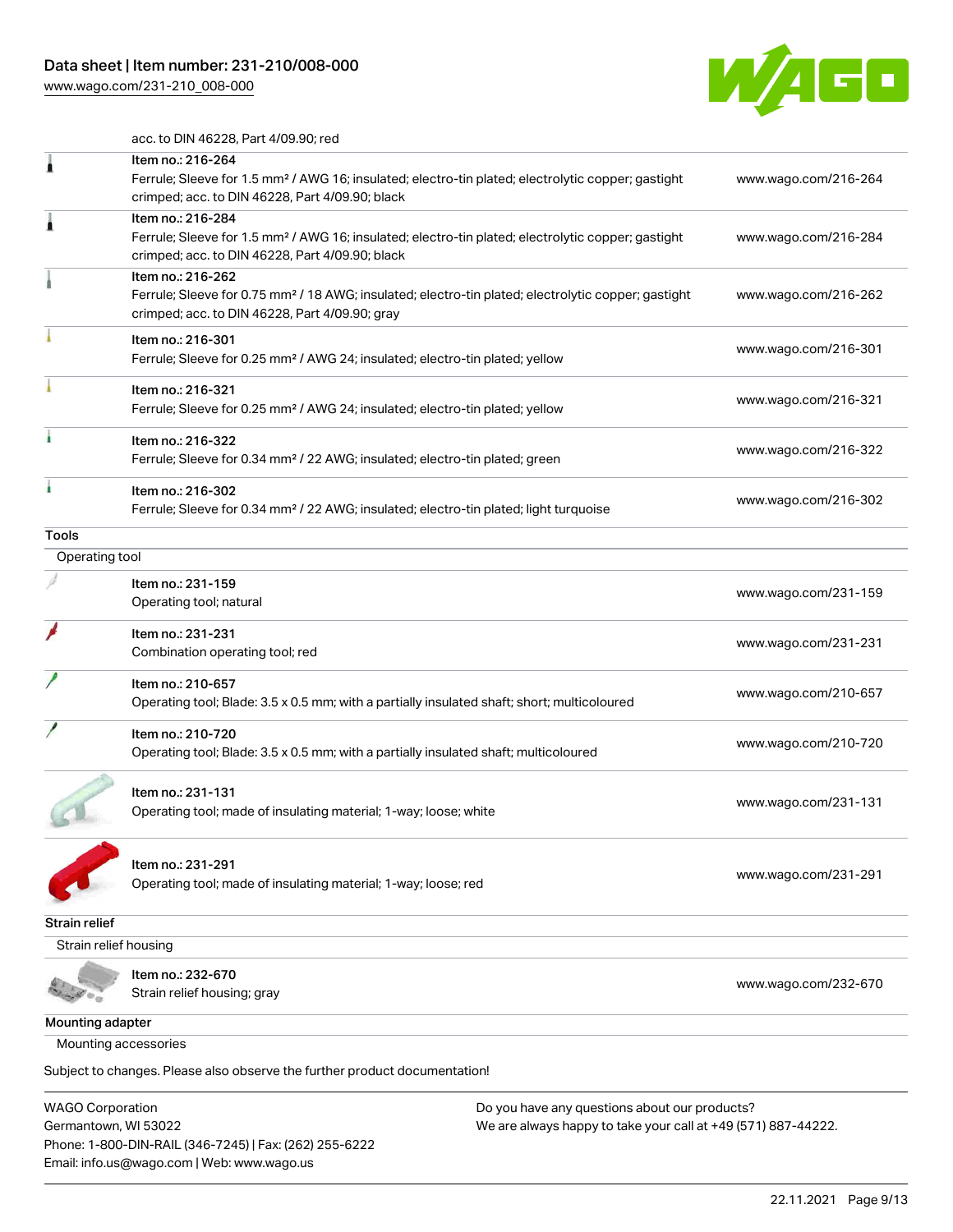Email: info.us@wago.com | Web: www.wago.us

[www.wago.com/231-210\\_008-000](http://www.wago.com/231-210_008-000)



|                                   | Item no.: 209-148<br>Multi mounting adapter; for DIN-35 rail; 25 mm wide; gray                                                                                                                 |                                                               |                                  | www.wago.com/209-148 |
|-----------------------------------|------------------------------------------------------------------------------------------------------------------------------------------------------------------------------------------------|---------------------------------------------------------------|----------------------------------|----------------------|
| Insulations stops                 |                                                                                                                                                                                                |                                                               |                                  |                      |
| Insulation stop                   |                                                                                                                                                                                                |                                                               |                                  |                      |
| FLEET                             | Item no.: 231-673<br>Insulation stop; 0.08-0.2 mm <sup>2</sup> / 0.2 mm <sup>2</sup> "s"; white                                                                                                |                                                               |                                  | www.wago.com/231-673 |
|                                   | Item no.: 231-674<br>Insulation stop; 0.25 - 0.5 mm <sup>2</sup> ; light gray                                                                                                                  |                                                               |                                  | www.wago.com/231-674 |
|                                   | Item no.: 231-675<br>Insulation stop; 0.75 - 1 mm <sup>2</sup> ; dark gray                                                                                                                     |                                                               |                                  | www.wago.com/231-675 |
| Marking accessories               |                                                                                                                                                                                                |                                                               |                                  |                      |
| Marking strip                     |                                                                                                                                                                                                |                                                               |                                  |                      |
|                                   | Item no.: 210-331/750-202<br>Marking strips; as a DIN A4 sheet; MARKED; 1-16 (100x); Height of marker strip: 2.3 mm/0.091 in; Strip<br>length 182 mm; Horizontal marking; Self-adhesive; white |                                                               | /750-202                         | www.wago.com/210-331 |
|                                   | Item no.: 210-332/750-020<br>Marking strips; as a DIN A4 sheet; MARKED; 1-20 (80x); Height of marker strip: 3 mm; Strip length 182<br>mm; Horizontal marking; Self-adhesive; white             |                                                               | www.wago.com/210-332<br>/750-020 |                      |
| Mounting                          |                                                                                                                                                                                                |                                                               |                                  |                      |
| Mounting accessories              |                                                                                                                                                                                                |                                                               |                                  |                      |
|                                   | Item no.: 209-137<br>Mounting adapter; can be used as end stop; 6.5 mm wide; gray                                                                                                              |                                                               |                                  | www.wago.com/209-137 |
| <b>Downloads</b><br>Documentation |                                                                                                                                                                                                |                                                               |                                  |                      |
| <b>Additional Information</b>     |                                                                                                                                                                                                |                                                               |                                  |                      |
| Technical explanations            |                                                                                                                                                                                                | 2019 Apr 3                                                    | pdf<br>2.0 MB                    | Download             |
| <b>CAD files</b>                  |                                                                                                                                                                                                |                                                               |                                  |                      |
| CAD data                          |                                                                                                                                                                                                |                                                               |                                  |                      |
|                                   | 2D/3D Models 231-210/008-000                                                                                                                                                                   |                                                               | <b>URL</b>                       | Download             |
|                                   | Subject to changes. Please also observe the further product documentation!                                                                                                                     |                                                               |                                  |                      |
| <b>WAGO Corporation</b>           |                                                                                                                                                                                                | Do you have any questions about our products?                 |                                  |                      |
| Germantown, WI 53022              | Phone: 1-800-DIN-RAIL (346-7245)   Fax: (262) 255-6222                                                                                                                                         | We are always happy to take your call at +49 (571) 887-44222. |                                  |                      |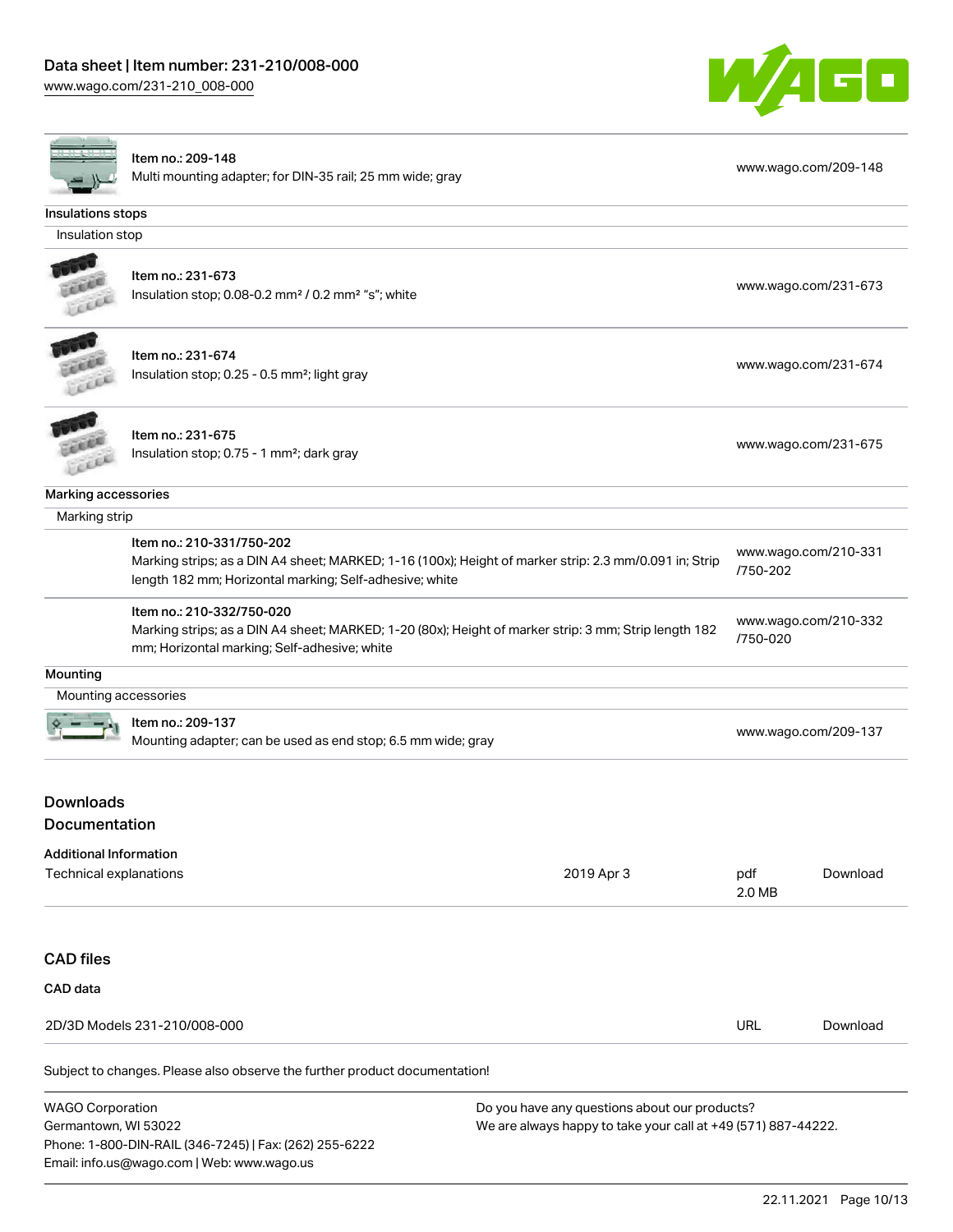

#### CAE data

| EPLAN Data Portal 231-210/008-000 | URL | Download |
|-----------------------------------|-----|----------|
| ZUKEN Portal 231-210/008-000      | URL | Download |
| EPLAN Data Portal 231-210/008-000 | URL | Download |

## Environmental Product Compliance

#### Compliance Search

| Environmental Product Compliance 231-210/008-000                                                      | URL | Download |
|-------------------------------------------------------------------------------------------------------|-----|----------|
| 1-conductor female connector; CAGE CLAMP <sup>®</sup> ; 2.5 mm <sup>2</sup> ; Pin spacing 7.5 mm; 10- |     |          |
| pole; Snap-in mounting feet; 2,50 mm <sup>2</sup> ; gray                                              |     |          |

## Installation Notes



Inserting a conductor via 3.5 mm screwdriver – CAGE CLAMP® actuation parallel to conductor entry.



Inserting a conductor via 3.5 mm screwdriver – CAGE CLAMP® actuation perpendicular to conductor entry.



Inserting a conductor into CAGE CLAMP® unit via operating lever (231-291).

Subject to changes. Please also observe the further product documentation!

WAGO Corporation Germantown, WI 53022 Phone: 1-800-DIN-RAIL (346-7245) | Fax: (262) 255-6222 Email: info.us@wago.com | Web: www.wago.us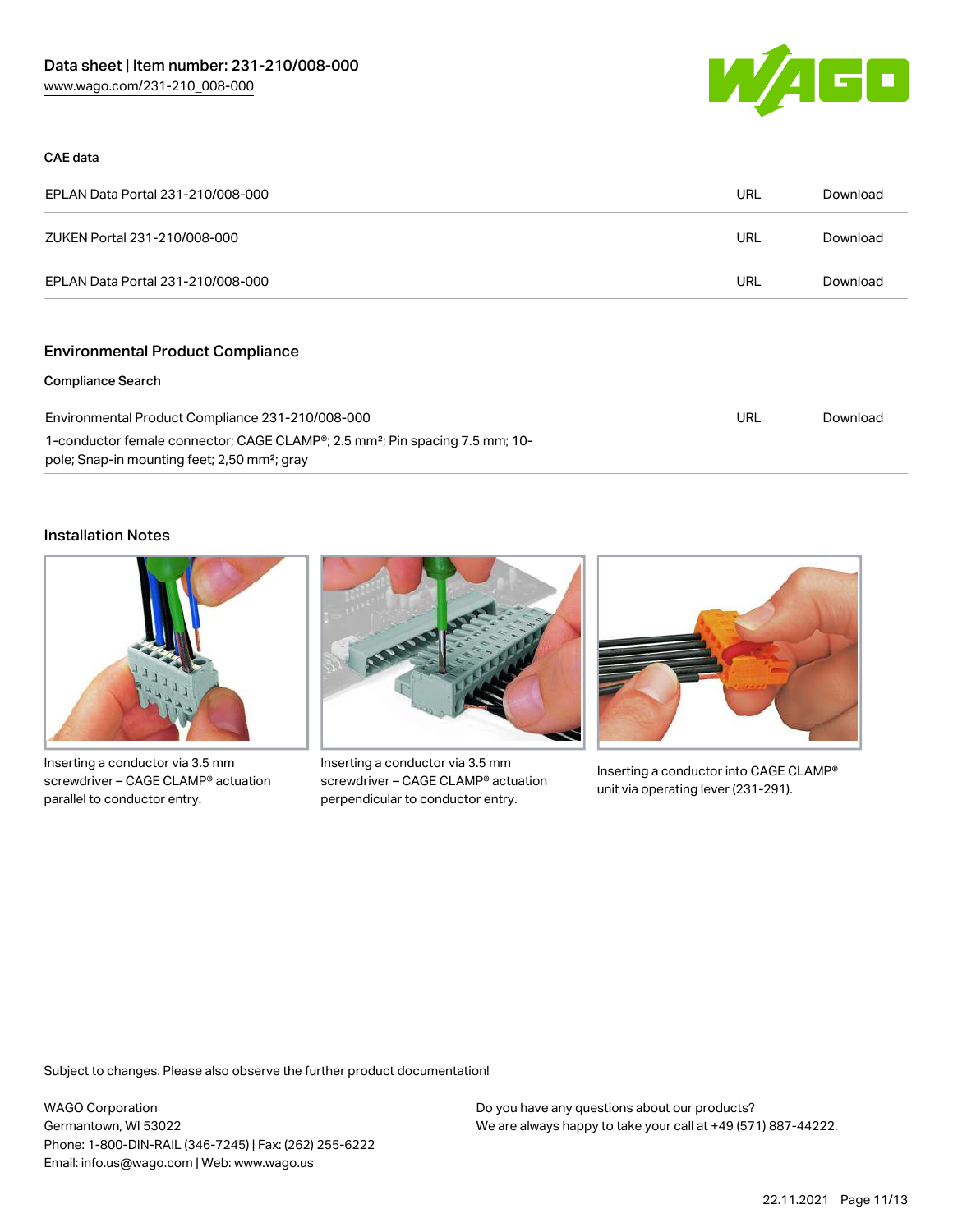



Inserting a conductor via operating tool.



Coding a female connector by removing coding finger(s).



Testing – female connector with CAGE CLAMP®

Integrated test ports for testing perpendicular to conductor entry via 2 or 2.3 mm Ø test plug

#### Installation

Subject to changes. Please also observe the further product documentation!

WAGO Corporation Germantown, WI 53022 Phone: 1-800-DIN-RAIL (346-7245) | Fax: (262) 255-6222 Email: info.us@wago.com | Web: www.wago.us